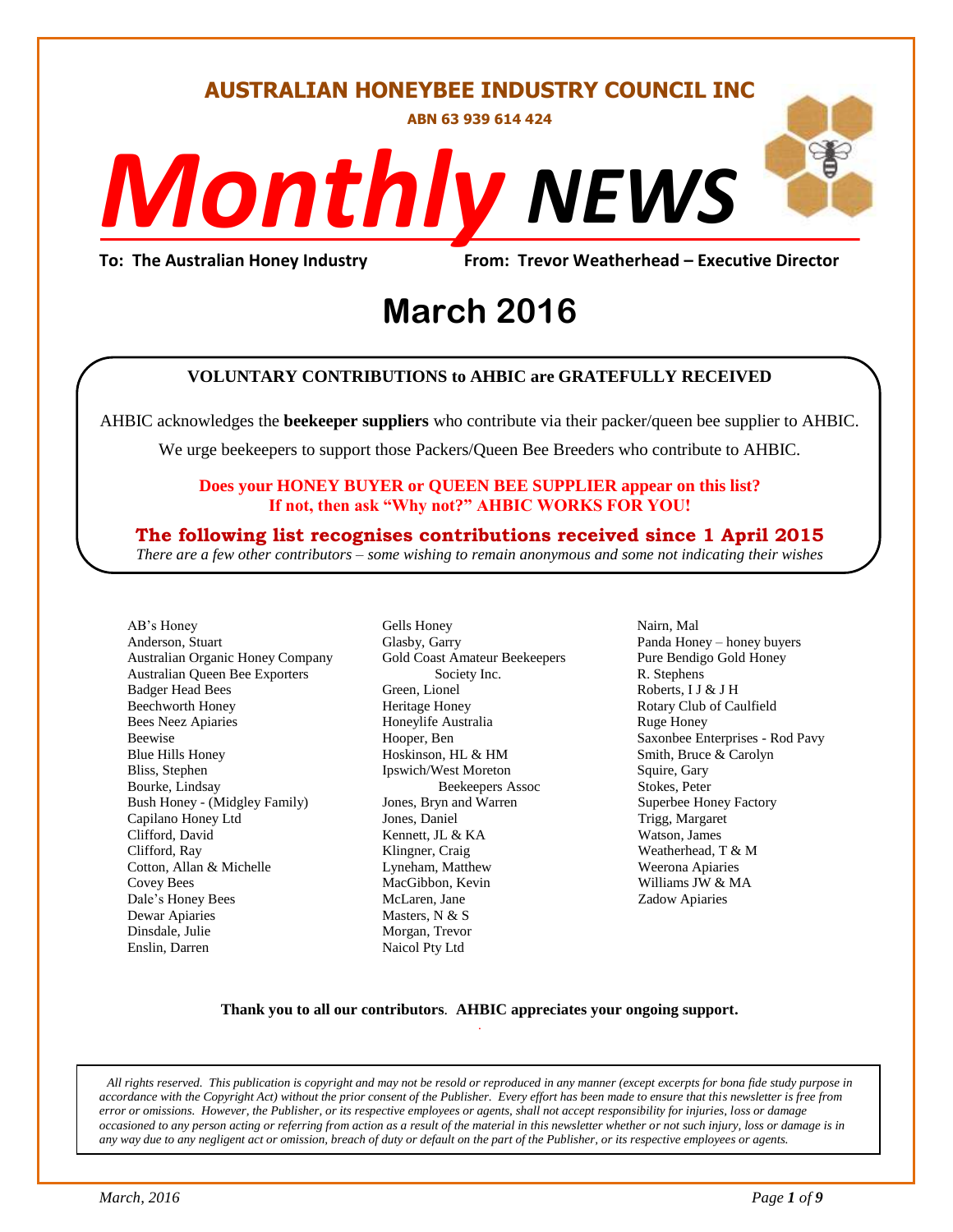#### **2016 AUSTRALIAN BIOSECURITY AWARDS**

I was honoured to receive the David Banks Lifetime Achievement Award at the 2016 ABARES Outlook dinner on 1 March, 2016.

David had been a good friend to me and was a great advocate for our industry and we achieved much in biosecurity through his great work. It will be 11 years this coming May since he was killed in the plane crash at Lockhart River on Cape York.



 Deputy Prime Minister Barnaby Joyce, Trevor Weatherhead, Lyn O'Connell, Deputy Secretary DAWR (Photo: Steve Keough Photography)



Deputy Prime Minister Barnaby Joyce, Andrew Shugg, Lyn O'Connell, Deputy Secretary DAWR (Photo: Steve Keough Photography)

The beekeepers of the Northern Territory also received an award in the Industry Category. This was accepted by Andrew Shugg on behalf of the Northern Territory beekeepers.

For details of the awards see [http://www.agriculture.gov.au/biosecurity/austral](http://www.agriculture.gov.au/biosecurity/australia/public-awareness/aba) [ia/public-awareness/aba](http://www.agriculture.gov.au/biosecurity/australia/public-awareness/aba)

At the Biosecurity Awards in Canberra.

*L. to R*. Ian Zadow, AHBIC Chairperson, Trevor Weatherhead, Vicki Simlesa Northern Territory Apiary Officer, Andrew Shugg.

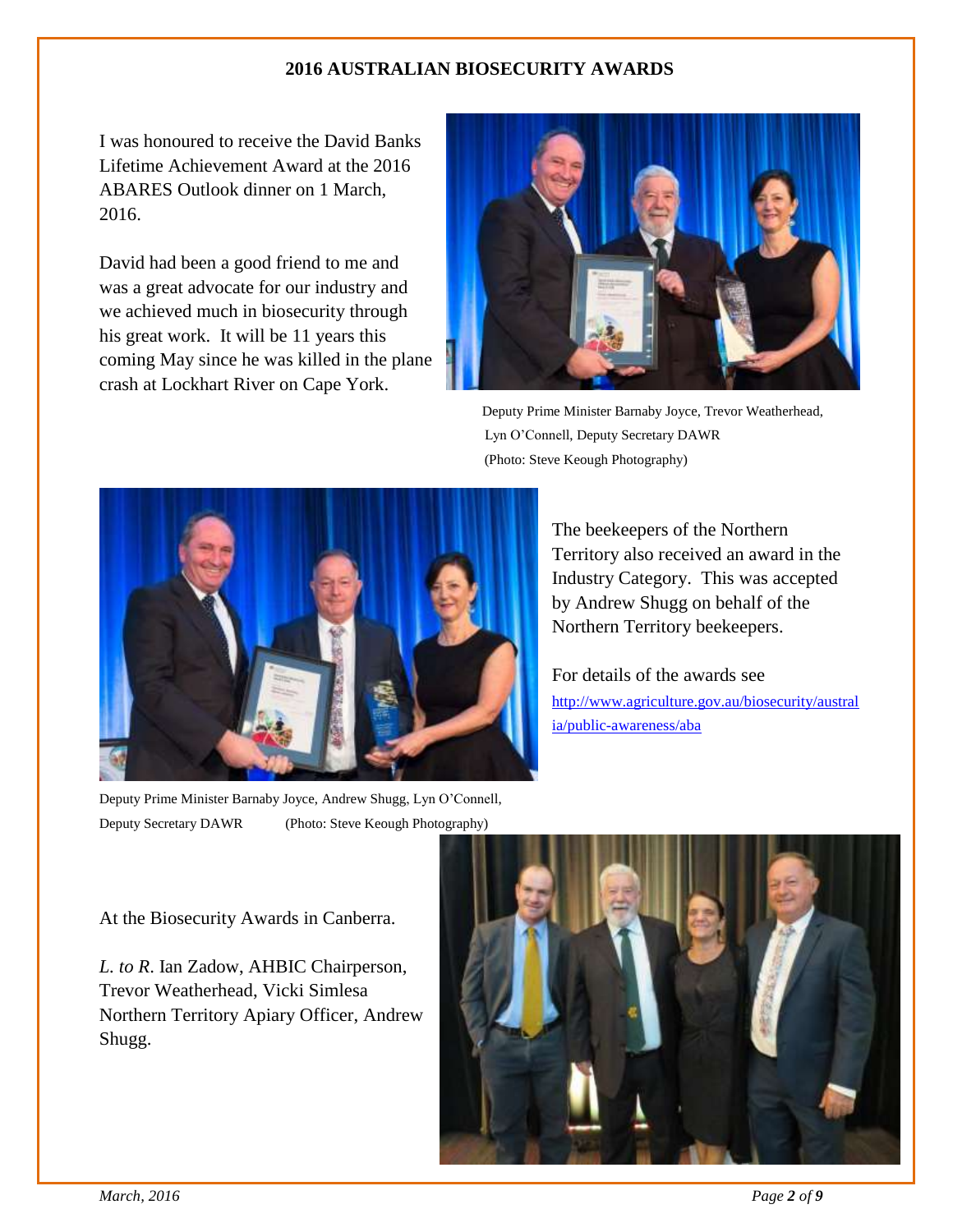#### **HONEY MONTH**

Information on what is happening for Honey Month 2016 around Australia is starting to appear on the AHBIC website<http://honeybee.org.au/education/honey-month-2016/>

Make a point of checking the website on a regular basis to see what is happening in your State.

#### **ELECTIONS AT THE AHBIC AGM**

At the upcoming AHBIC AGM in July, there will be elections held for Chairperson and two Executive positions.

Ian Zadow is the current Chairperson and is eligible to renominate. However, Ian has indicated he will not be seeking nomination as Chairperson.

The two (2) Executive members whose terms are expiring are Trevor Morgan and Neil Bingley. Trevor Morgan is not eligible to renominate as he has served six (6) years continuously. See 5.7 of the AHBIC Constitution. Neil Bingley is eligible to renominate.

Please note that any nominations for Chairperson needs to be with the AHBIC Secretary 28 days prior to the meeting i.e. 16 June 2016. If no nominations are received then nominations will be taken from the floor. Nominations for the Executive can be made at any time up until the elections.

Also please note that any nominations need to have been a financial member of a member body of AHBIC for two consecutive years prior to the elections. See 5.2.4 (a). It also say in 5.2.4 (b) that the person must be a full contributor to AHBIC.

#### **NEW CHINESE PROTOCOLS**

The Department of Agriculture and Water Resource (DAWR) has received draft protocols from China in relation of the import of honey and royal jelly into China.

We have had a teleconference with DAWR to have a preliminary look at the documents supplied by China. Industry reps on the teleconference were Jodie Goldsworthy, Ben McKee, Ross Christiansen and Trevor Weatherhead. Ian Zadow was an apology.

After much discussion on the teleconference, industry is to provide comments on the health certificate to DAWR and the DAWR is to look at the questionnaire. Industry will help out with information for the questionnaire.

I am not aware of anyone who is exporting Australian produced royal jelly to China. If you are, please contact me so we can include you in our review of the proposed health certificate. Although we have 18 months to consider these documents, we need to start working on them now.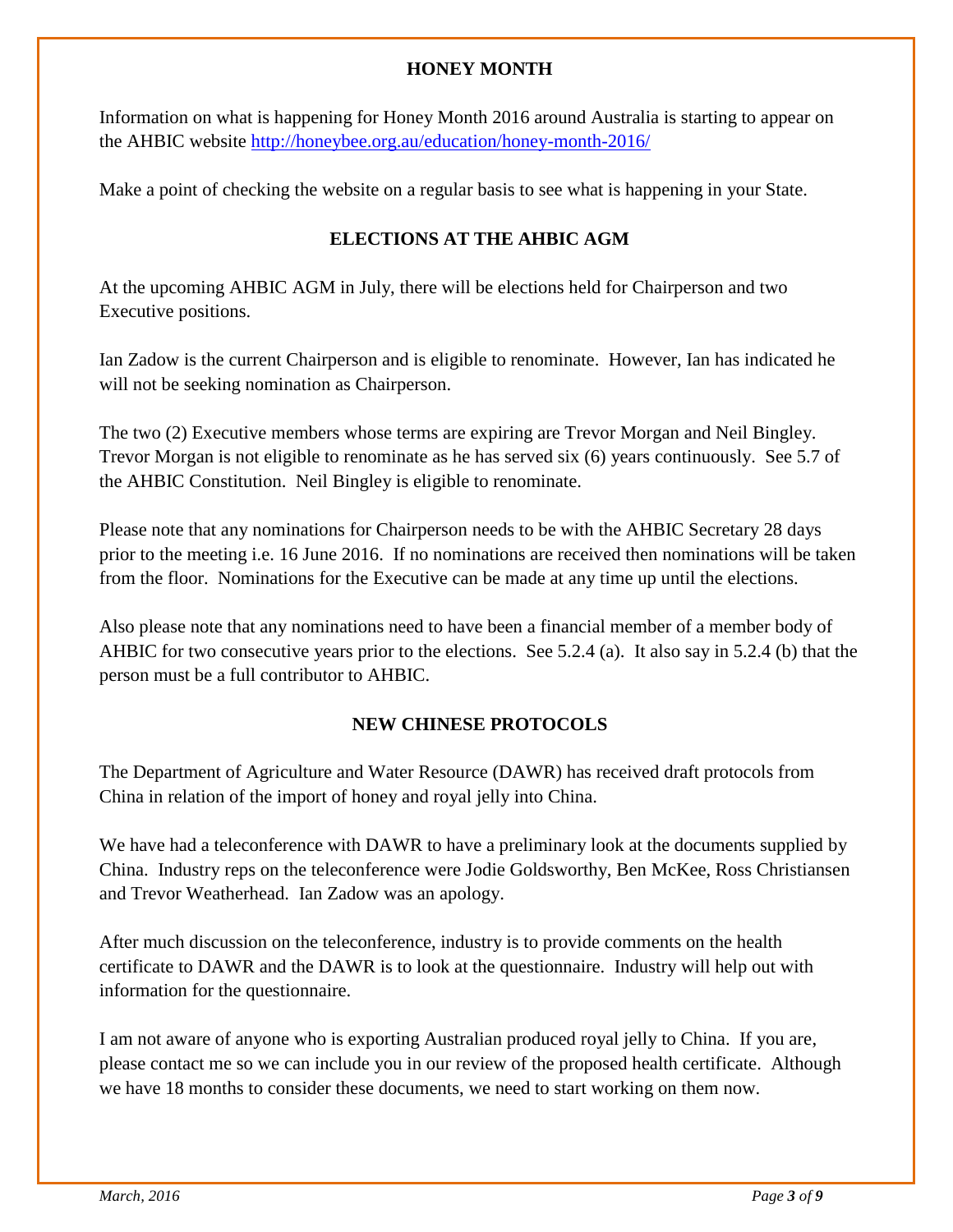#### **AGM**

Annual conferences for 2016 as I have them are:-

| Queensland Beekeepers Association            | 13 & 14 July, Townsville      |
|----------------------------------------------|-------------------------------|
| New South Wales Apiarists Association        | 12 & 13 May, Albury           |
| <b>Tasmanian Beekeepers Association</b>      | $27 - 28$ May, St. Helens     |
| WA Farmers Federation - Beekeeping Section   | 14 May, Perth                 |
| South Australian Apiarists Association       | 16 – 17 June, Kangaroo Island |
| Victorian Apiarists Association              | $8 - 9$ June, Wangaratta      |
| Honey Packers and Marketers Association      | <b>TBA</b>                    |
| National Council of Pollination Associations | <b>TBA</b>                    |
| Australian Queen Bee Breeders Association    | <b>TBA</b>                    |
| Australian Honey Bee Industry Council        | 15 July, Townsville           |

#### **QBA CONFERENCE AND AHBIC AGM IN TOWNSVILLE**

Details of the Queensland Beekeepers Association conference plus the AHBIC AGM will be in the next newsletter. They will include accommodation details and registration forms.

#### **BUMBLE BEE INQUIRY**

AHBIC and the Tasmanian Beekeepers Association have put in a submission to this Inquiry. All submissions can be seen at [http://www.aph.gov.au/Parliamentary\\_Business/Committees/Senate/Environment\\_and\\_Communicati](http://www.aph.gov.au/Parliamentary_Business/Committees/Senate/Environment_and_Communications/Bumblebees/Submissions) [ons/Bumblebees/Submissions](http://www.aph.gov.au/Parliamentary_Business/Committees/Senate/Environment_and_Communications/Bumblebees/Submissions)

#### **TAXATION INQUIRY**

AHBIC received advice of "An inquiry into the provisions of the Tax and Superannuation Laws Amendment (2016 Measures No. 1) Bill 2016" with only a few days to put in a submission. AHBIC did prepare a submission. All submission can be seen at

[http://www.aph.gov.au/Parliamentary\\_Business/Committees/Senate/Economics/TSLAB\\_measures\\_2](http://www.aph.gov.au/Parliamentary_Business/Committees/Senate/Economics/TSLAB_measures_2016/Submissions) [016/Submissions](http://www.aph.gov.au/Parliamentary_Business/Committees/Senate/Economics/TSLAB_measures_2016/Submissions)

#### **NEW CHEMICAL REGISTRATIONS**

**Application no.:** 102775 **Active constituent/s:** Florasulam<br> **Applicant name:** Adama Aus **Applicant ACN:**<br>Summary of use:

**Date of approval: Approval no.:** 81303

Adama Australia Pty Limited<br>050 328 973 **Summary of use:** For use in agricultural chemical products<br>24 February 2016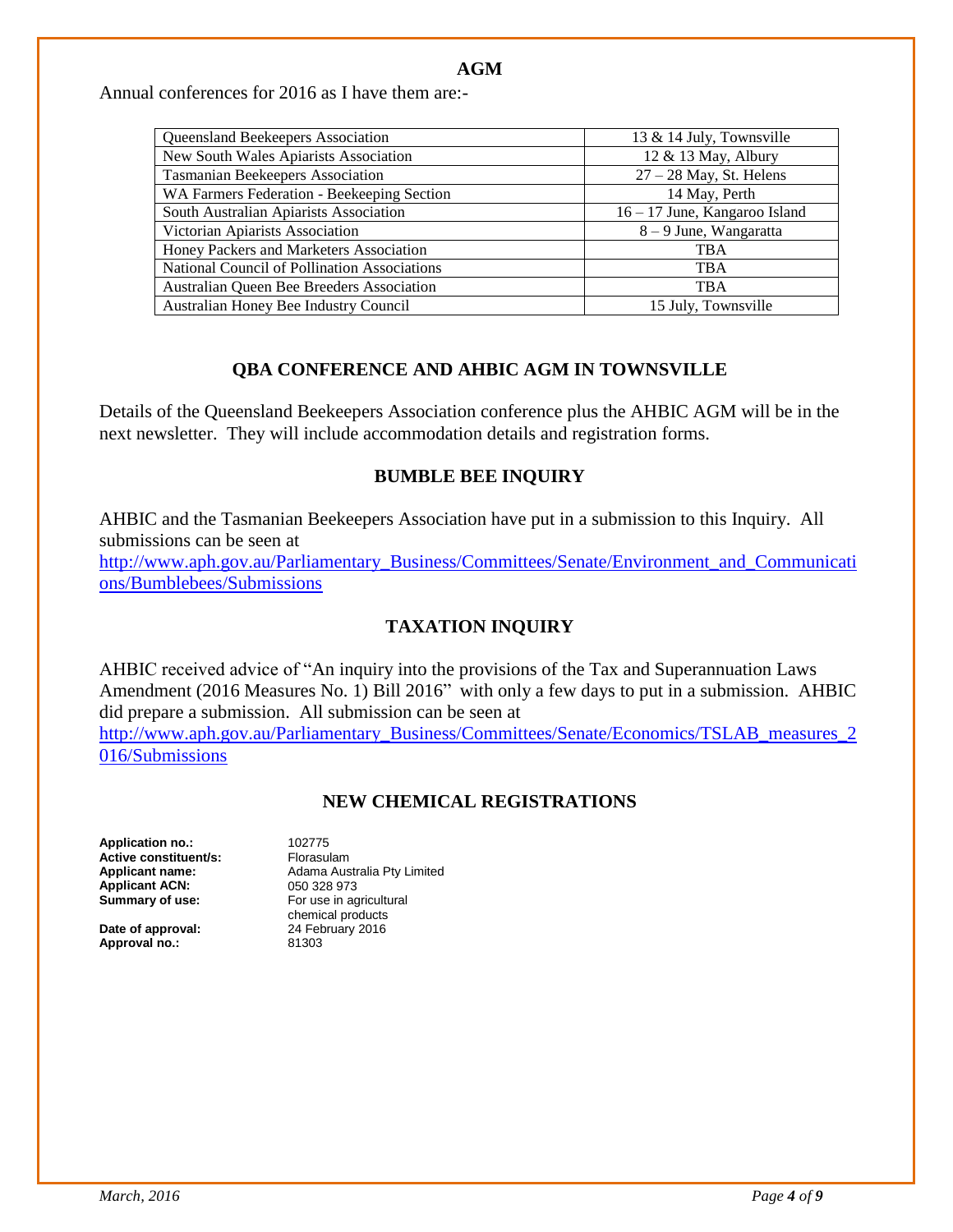#### **TASMANIAN FIRES**

Fortunately the loss of hives was not as great as was feared. It is estimated that around 100 hives were lost.

Of course the big loss was the inability to get into sites, the loss of the temperate rainforest where the leatherwood grows as an understorey and the manuka country. Also hives had to be moved off the honey flow due to the progress of the fires.

With the loss for the temperate rainforest, the hot fires mean that the leatherwood will not regenerate. In the manuka country, it will regenerate but will not yield for a few years.

There will be a shortage of leatherwood this year. The Tasmanian Beekeepers Association are meeting with the Government to look at what options there are.

#### **WESTERN AUSTRALIAN FIRES**

There have been no more losses of hives reported since the last newsletter.

There have been losses of many sites north of Perth in the wintering areas plus the other areas previously reported.

#### **NEW RIRDC MANAGING DIRECTOR PLUS SHIFTING**

RIRDC have advised that Mr. John Harvey has been appointed as the new Managing Director. He will take up the position as from 3 May, 2016. He takes over from Mr. Craig Burns. Craig Burns served as the Managing Director for six (6) years.

Also there have been moves to have RIRDC shift out of Canberra to a regional centre. Albury/Wodonga had been a suggestion but it now seems the shift will be to Wagga Wagga. For the sake of our industry we can only hope that there will be no staff losses as a result of the shift as industry has built up a good relationship with the RIRDC staff over the years.

#### **ATO ADVICE**

AHBIC has received the following advice from the Australian Taxation Office (ATO). Please consult your own accountant to discuss any ramifications for your business.

Please note there has been an update to the asset names for the proposed effective life determinations ('plant' has been replaced with assets):

| <b>Agriculture</b><br>(01110 to 01990) |              |                 |                            |  |
|----------------------------------------|--------------|-----------------|----------------------------|--|
| <b>ASSET</b>                           | LIFE (YEARS) | <b>REVIEWED</b> | <b>DATE OF APPLICATION</b> |  |
| Bee farming assets:                    |              |                 |                            |  |
| <b>Beehives</b>                        | 13           | $\star$         | 1 Jul 2016                 |  |
| Processing assets                      | 20           | $\star$         | 1 Jul 2016                 |  |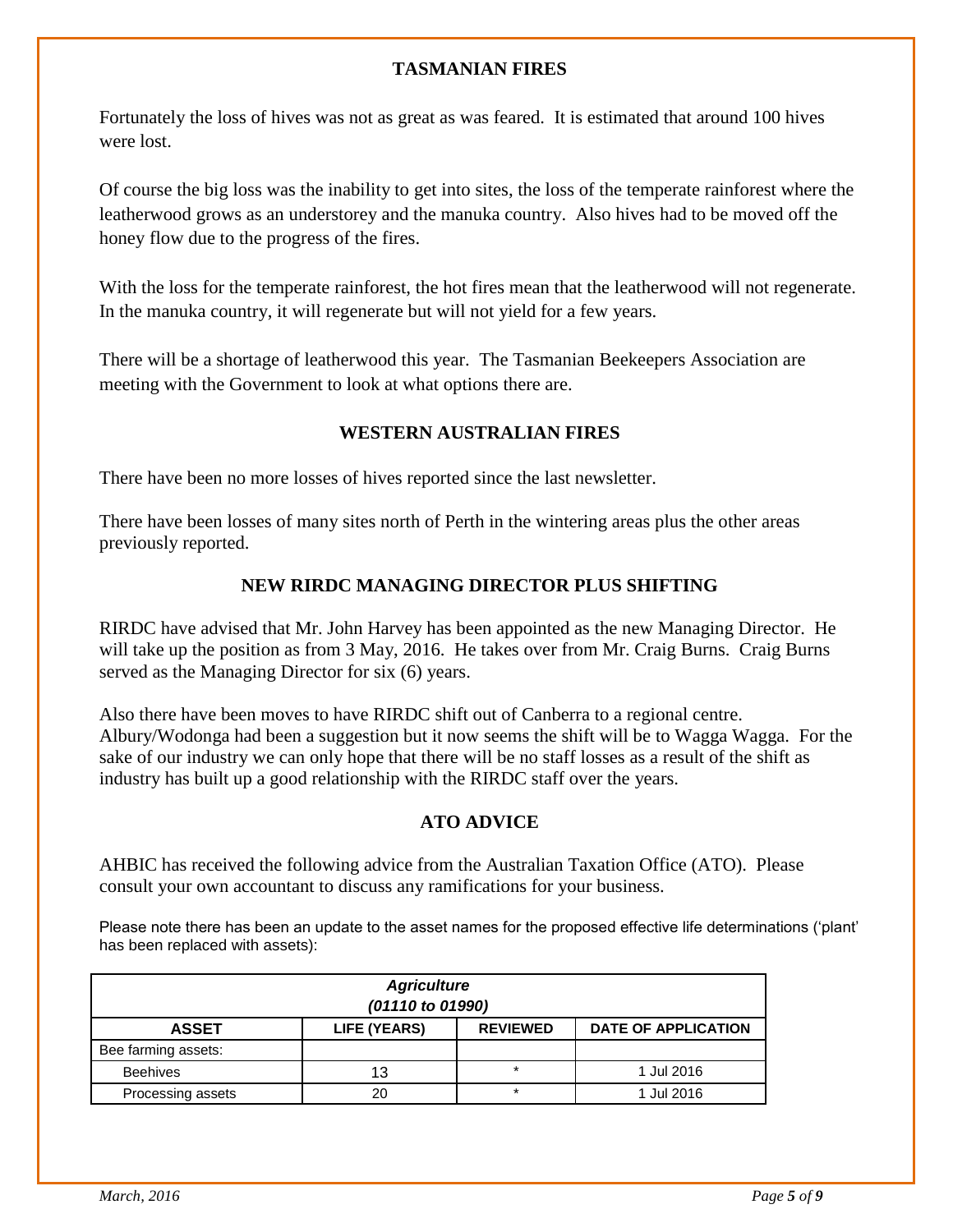#### **RECENT EUROPEAN UNION REGULATIONS**

AHBIC has been advised that the European Union (EU) has now set a Maximum Level (ML) for lead in honey. It is 0.1 mg/kg. This can be found at COMMISSION REGULATION (EU) 2015/1005 <http://eur-lex.europa.eu/legal-content/EN/TXT/PDF/?uri=CELEX:32015R1005&from=EN>

Australia does not currently have an MRL for lead but the National Residue Survey (NRS) staff have introduced a new Residue Action Limit (RAL), in effect a de facto MRL, for lead in honey of 0.1 mg/kg based on the new EU and existing NZ MLs. The NRS is in place so that Australia can export honey to the EU but is increasingly been used to supply data for other countries which we export to.

Australian beekeepers and packers can be confident, from past analysis, that our honey will have no problems meeting the new ML set by the EU. Sources of lead in the past, other than from natural sources, have been from the lead solder in older extractors and storage equipment, galvanised drums which industry is phasing out and any old lead paint used on boxes. So it is crucial that if you do have old extractors with lead solder that you take steps to replace that equipment or take steps to cover that solder with food grade paint and remove any boxes from your operation that have lead paint on them.

#### **SEASONAL WORKERS**

There has been a scheme in place where workers from certain Pacific Island nations can come to work in Australia for certain periods. It is called the Seasonal Worker Program and details can be found at<http://www.employment.gov.au/seasonal-worker-programme>

It has mainly applied to the horticulture industry but I have been advised that recent changes now allow workers to be employed in the beekeeping industry.

#### **APIMONDIA 2017**

Apimondia in 2017 is being held in Istanbul, Turkey. Their website has just been put up. It is [www.apimondia2017.org](http://www.apimondia2017.org/)

#### **WORKING HOLIDAY MAKER VISA PROGRAMME**

AHBIC has been advised the taxation arrangements for this scheme, also known as the back packer tax, are going to be reviewed.

I am not sure if any beekeepers use back packers as workers but if you do and you wish to have some comments made for this review please let me know so I can send the details of the review to you when I receive them.

#### **SENATE INQUIRY**

AHBIC has been advised of a Senate Inquiry into Primary Industries Levies and Charges Collection Amendment Bill 2016 See

[http://www.aph.gov.au/Parliamentary\\_Business/Committees/Senate/Rural\\_and\\_Regional\\_Affairs\\_an](http://www.aph.gov.au/Parliamentary_Business/Committees/Senate/Rural_and_Regional_Affairs_and_Transport/Primary_industries_bill) [d\\_Transport/Primary\\_industries\\_bill](http://www.aph.gov.au/Parliamentary_Business/Committees/Senate/Rural_and_Regional_Affairs_and_Transport/Primary_industries_bill) for more details.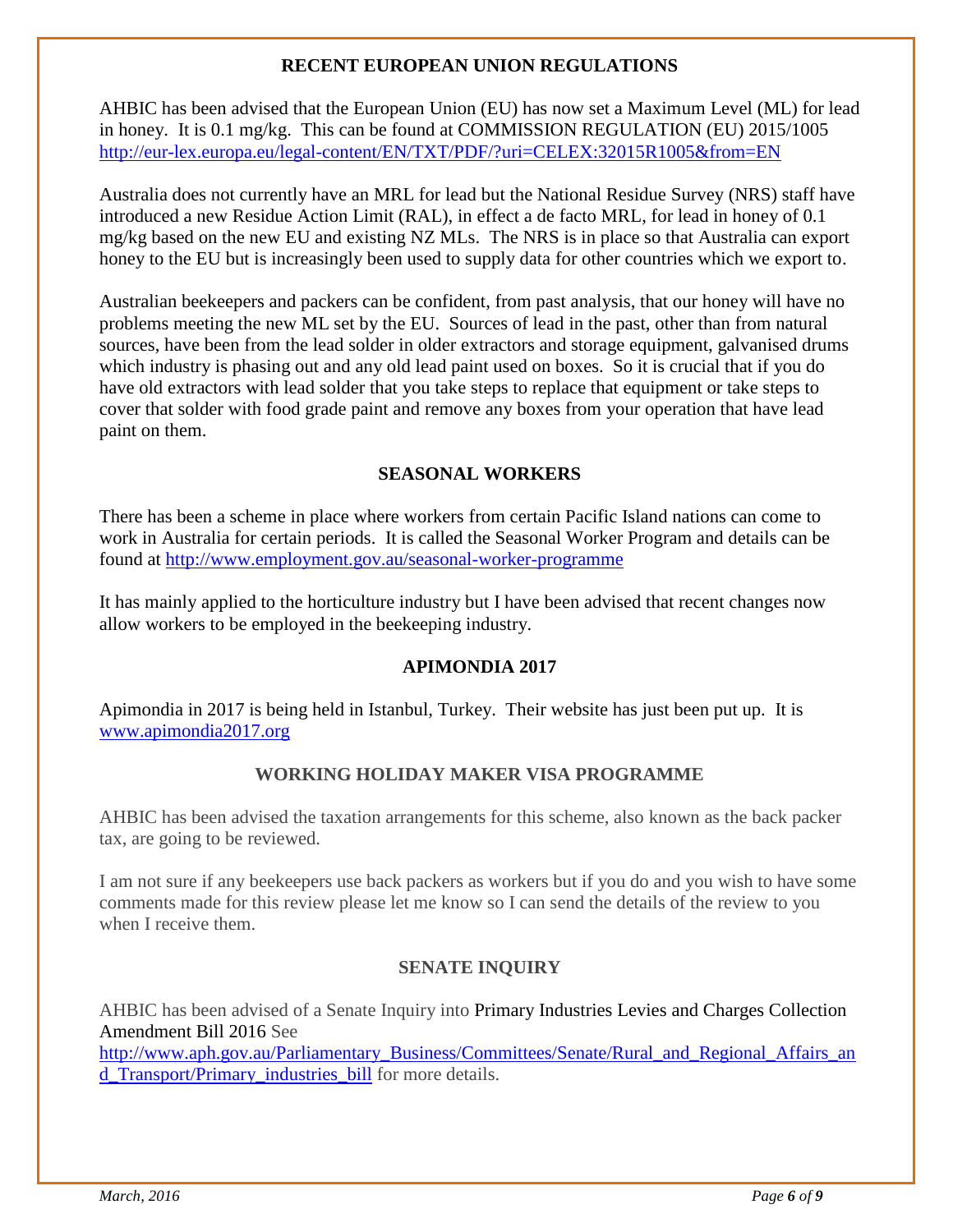

## Victorian Apiarists' Association Inc.

FOUNDED 1892 REG No. A8347 ABN 88 895 471 810

Victoria's Peak Beekeeping Body - "For the Advancement of Apiculture" Publishers of *THE AUSTRALIAN BEE JOURNAL* (Monthly) since 1918

**STATE PRESIDENT:** Mr. K. MacGibbon, 3090 Midland Highway, Nalinga, Vic 3631 Email[: kevinmacgibbon@gmail.com](mailto:kevinmacgibbon@gmail.com)<br>**STATE SECRETARY:** Ms. K. Williams, PO Box 40, California Gully, Vic 3556 Ph: 03 5446 1455 Email: vaa@vicbeekeepe **STATE SECRETARY:** Ms. K. Williams, PO Box 40, California Gully, Vic 3556 Ph: 03 5446 1455 Email: vaa@vicbe<br>**RESOURCES:** Mrs. F. Papworth, R.S.D. 7440 Northern Highway, Strathallan, Vic 3622 Ph: 03 5484 9231 Mrs. E. Papworth, R.S.D. 7440 Northern Highway, Strathallan, Vic 3622

Email: amberhunidue@bigpond.com

#### **PRESS RELEASE 29th March 2016**

#### **Crown Land Legislation (Canadian Regional Park and other matters) Bill 2015 Victorian Legislative Council**

Mr. Kevin MacGibbon, president of the Victorian Apiarists' Association Inc. said today that passage of the amending Bill through the Legislative Council to provide uniform statutes within several Acts that authorise licensed access to much of Victoria's public land native forest estate has been received with much acclaim by the Victorian apiculture (beekeeping) industry.

Addressing association executive personnel, the wider membership and others, he said that passage of the Bill will now enable public land managers to uniformly interpret relevant Act provisions and policy settings to regulate licensed beekeeping in various public land jurisdictions, which were developed during an intensive consultative process involving a range of stakeholders that included apiculture industry representation.

Mr. MacGibbon said that the State Government announcement in August 2013 of revised policy for apiculture in Victorian public lands broke new ground in Australia, whereas a State Government, adopting policy for improved access and the continuing usage of publicly owned state forests for the purpose of apiculture, based new policy fairly and squarely on recognition that enormous public benefit derives through the delivery of honey bee induced fertilisation services (pollination) to the growers of many horticultural and agricultural crops including pasture legumes, and that improved access to public land native forests is important for the maintenance of numerically strong and healthy managed honey bee populations for that purpose.

Mr. MacGibbon said that independent research conducted in 2008 under R.I.R.D.C. auspices identified 41 food and pasture crops that benefit from honey bee foraging activity (pollination), of which many are 100% dependent on foraging honey bees for crop yields. Further research in 2010 identifies 46 crops, nearly half of them 100% dependent, underscoring that till the end of time, honey bee foraging on flowering crops will remain an essential driver in the maintenance of food security for Victorians and others beyond our borders.

Mr. MacGibbon paid tribute to the bipartisan support and goodwill of successive governments and Ministries over the long journey of policy development, and the subsequent review of several Acts provisions, culminating in passage of the Bill in the Legislative Council today.

He also placed on record industry appreciation for the patience, forbearance at times, but above all, the capacity of respective senior departmental personnel engaged in consultation with the industry over the journey since 2011, to carefully listen and hear clearly the industry's petitions. The exercise became a triumph through the engendering of mutual respect and collaboration, producing outcomes with capacity to stand the test of time.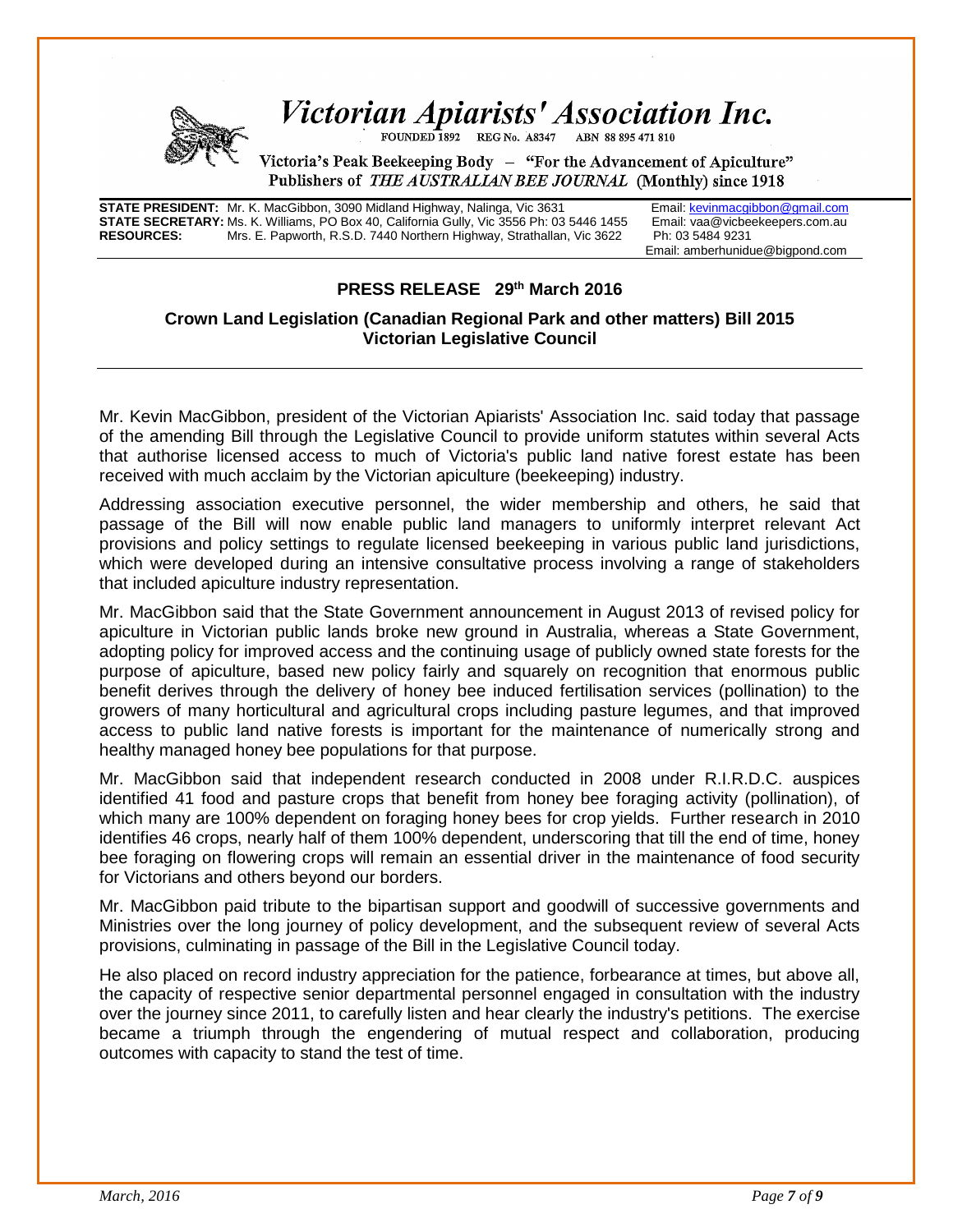#### **CLIMATE CHANGE COULD PUT EUCALYPTS AT RISK OF DEATH FROM AIR BUBBLES**

A report on the ABC Rural website said:-

*Extreme droughts could lead to widespread death of eucalypts from embolisms, researchers say.*

*Key points*

- *Some trees can shrink the width of their water transport vessels in response to lack of water*
- *Eucalypts are not able to do this which puts them at risk of developing air bubbles in their vessels*
- *This would make them vulnerable to extreme heatwaves and drought due to climate change*

*The trees cannot quickly adjust the size of their water transport vessels to cope with variability in water supply.*

*Their findings, published in this month's [Ecology Letters,](http://dx.doi.org/10.1111/ele.12559) show the ability of eucalypts to transport water to their leaves has been "hard-wired" over long periods of evolution.*

*"This places eucalypts — and possibly other tree species — at risk from anticipated rapid changes in climate," said the researchers, led by Dr Sebastian Pfautsch from Western Sydney University's Hawkesbury Institute for the Environment*

To read the full article see [http://www.abc.net.au/news/2016-03-30/climate-change-could-put](http://www.abc.net.au/news/2016-03-30/climate-change-could-put-eucalypts-at-risk-of-death-air-bubbles/7266230)[eucalypts-at-risk-of-death-air-bubbles/7266230](http://www.abc.net.au/news/2016-03-30/climate-change-could-put-eucalypts-at-risk-of-death-air-bubbles/7266230)

#### **MEETING WITH APVMA**

Representatives from AHBIC and the National Council of Pollination Associations (NCPA) met with the Australian Pesticides and Veterinary Medicines Authority (APVMA) in early March.

The main topic of discussion was the use and labelling of fipronil. AHBIC is to submit some more information to APVMA on fipronil. The issue of the lack of action by the Environmental Protection Agency in New South Wales to the complaints of beekeeper who have had hives poisoned was also discussed.

One thing that did come out is that there have been no "adverse experience reports" submitted to APVMA on poisoning of bees. Remember if it is not reported it did not happen. See <http://apvma.gov.au/node/1101>

#### **BEECONNECTED**

BeeConnected has now been introduced into Canada.

For Australian beekeepers there have been a couple of issue that have been sorted out. For more information on downloading the BeeConnected app see [http://www.croplife.org.au/industry](http://www.croplife.org.au/industry-stewardship/ppi/beeconnected/)[stewardship/ppi/beeconnected/](http://www.croplife.org.au/industry-stewardship/ppi/beeconnected/) This program is a way of trying to ensure that beekeepers, farmers and pesticide applicators can know what is happening in an area. The more it is used the better the chances of not having hives sprayed.